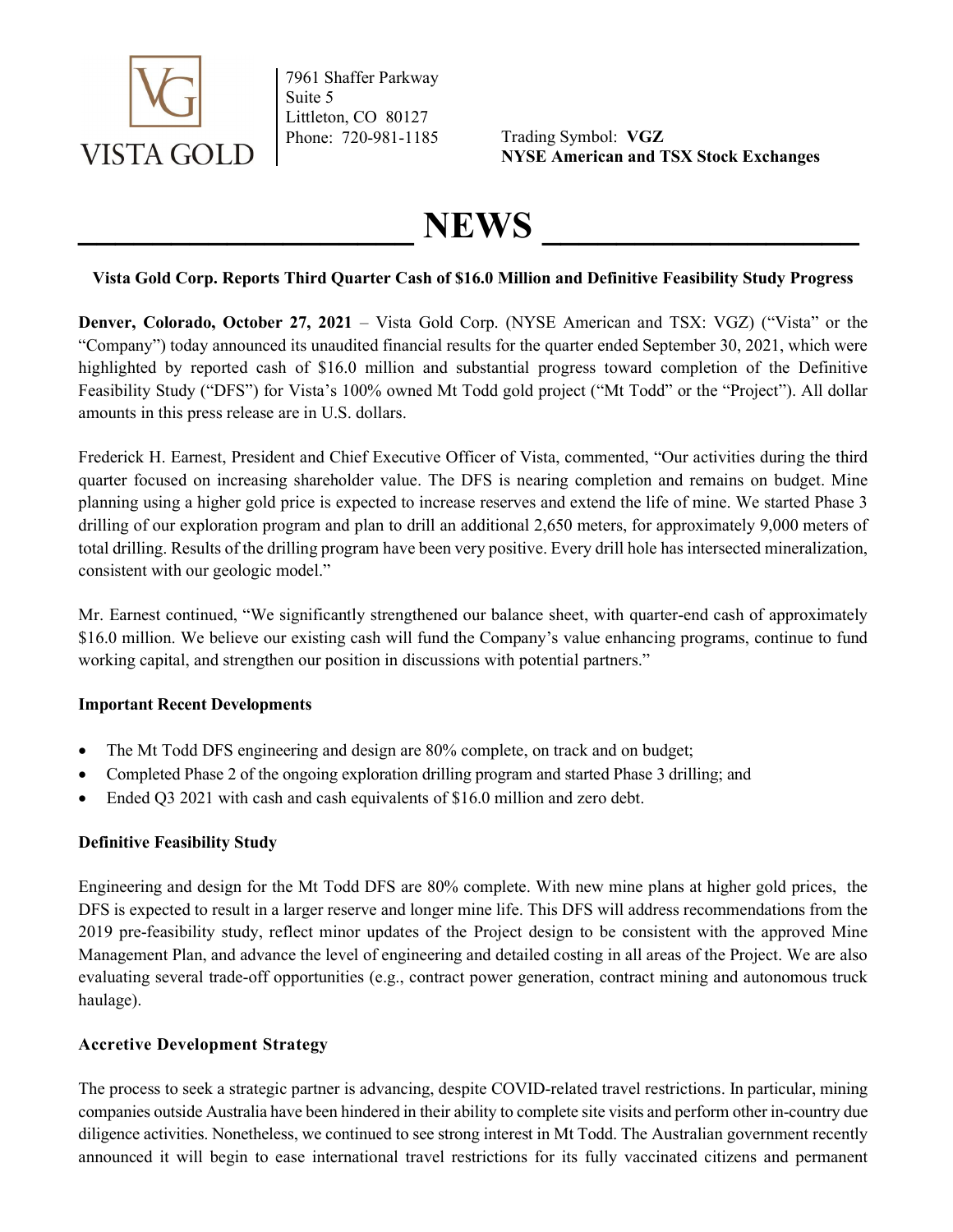residents beginning in November. The Australian government is working to define a plan to allow international travel by foreigners, but this will likely not occur until sometime in early 2022. Once Australia's borders re-open, we expect opportunities for on-site due diligence to increase.

#### Positive Drilling Results

To demonstrate the resource potential at Mt Todd, the Company is drilling exploration targets adjacent to the Batman deposit and extending northeast to the Quigleys deposit, all within our mining licenses. The drilling program has focused on identifying connecting structures and mineralization between previously interpreted discreet deposits and the potential for efficient resource growth with future drilling along strike from the Batman deposit approximately 1.9 Km north to the Golf-Tollis/Penguin targets. Two principal types of structures are present in Figure 1; the red dashed lines represent structures with Batman-style sheeted vein mineralization and the light blue lines represent the connecting structures. The dark blue dashed lines show what are believed to be faults.



To date, Vista has completed 18 planned holes and drilled 6,365 meters in Phases 1 and 2 of the current

Figure 1 – Relationship of known structural trends relative to existing mineral deposits and exploration targets.

program. Every drill hole has intersected mineralization consistent with our geologic model. Phase 3 drilling started in September and will include an additional 2,650 meters of drilling extending to Quigleys. Drilling is expected to continue into 2022. Our goal is to demonstrate the regional potential along  $a \sim 5.4$  Km portion of the +24 Km Batman-Driffield Trend and to outline areas where future drilling can be undertaken to efficiently define additional gold resources.

## Summary of Q3 2021 Financial Results

On September 30, 2021, cash and cash equivalents totaled \$16.0 million, which included net proceeds of \$12.3 million from the Company's July 2021 public offering.

Vista reported a net loss of \$3.1 million or \$0.02 per share for the three months ended September 30, 2021, compared to net income of \$4.2 million or \$0.05 per share reported for the three months ended September 30, 2020. The three month period ended September 30, 2020 included a gain of \$3.5 million related to the sale of the Los Reyes project. The loss for the current quarter was in line with management's expectations.

#### Management Conference Call

Management's quarterly conference call to review financial results for the quarter ended September 30, 2021 and to discuss corporate and project activities is scheduled on Thursday, October 28, 2021 at 10:00 am MDT (12:00 pm EDT).

Participant Toll Free: (844) 898-8648 Participant International: (647) 689-4225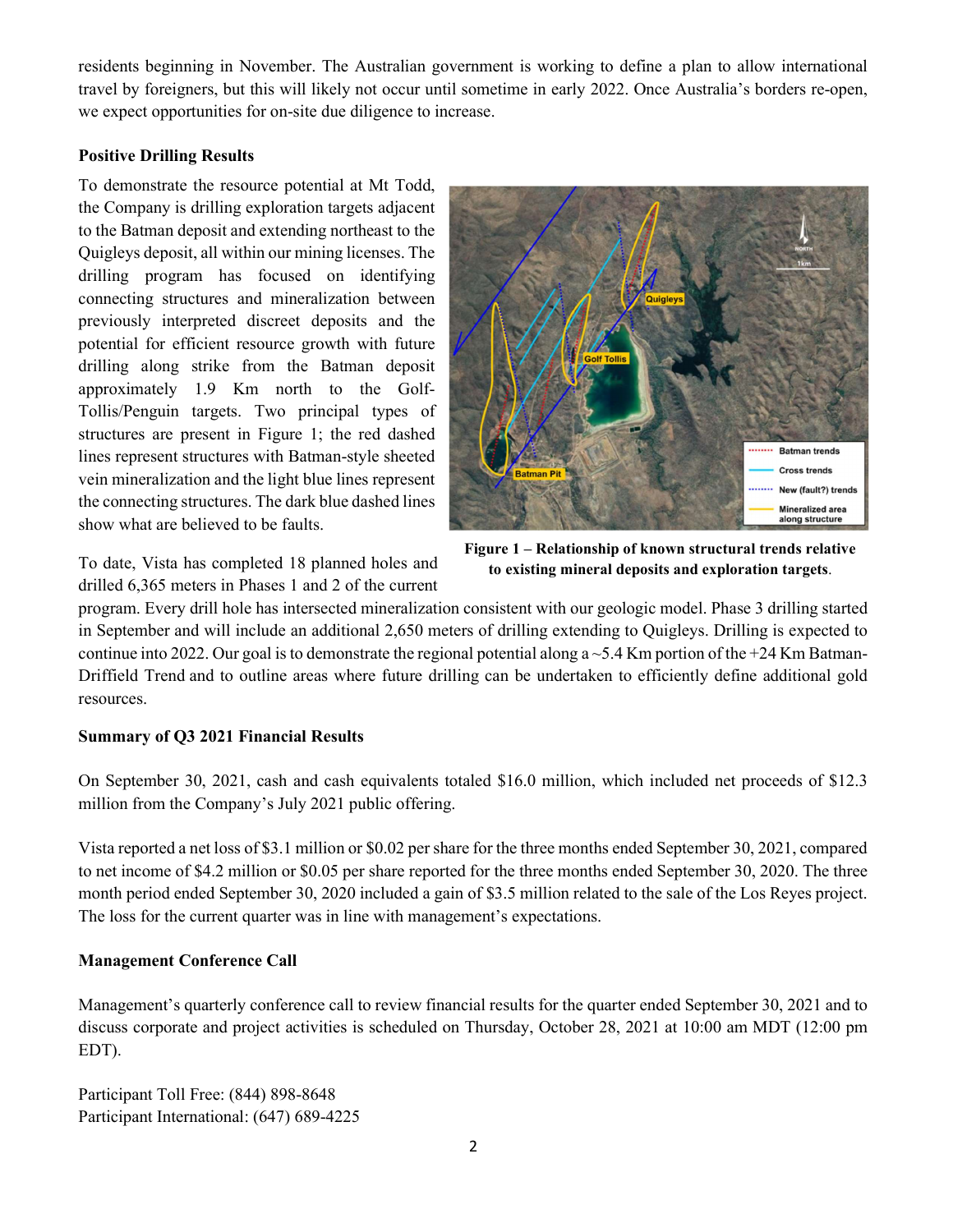This call will also be archived and available at www.vistagold.com after October 28, 2021. Audio replay will be available through November 18, 2021 by calling toll-free in North America (855) 859-2056 or (404) 537-3406.

If you are unable to access the audio or phone-in on the day of the conference call, please email your questions to ir@vistagold.com.

#### About Vista Gold Corp.

Vista is a gold project developer. The Company's flagship asset is the Mt Todd gold project located in the Tier 1, mining friendly jurisdiction of Northern Territory, Australia. Situated approximately 250 km southeast of Darwin, Mt Todd is the largest undeveloped gold project in Australia and, if developed as presently designed, would potentially be Australia's fourth largest gold producer on an annual basis, with lowest tertile in-country and global all-in sustaining costs. All major operating and environmental permits have now been approved.

For further information, please contact Pamela Solly, Vice President of Investor Relations, at (720) 981-1185.

#### Forward Looking Statements

This press release contains forward-looking statements within the meaning of the U.S. Securities Act of 1933, as amended, and U.S. Securities Exchange Act of 1934, as amended, and forward-looking information within the meaning of Canadian securities laws. All statements, other than statements of historical facts, included in this press release that address activities, events or developments that we expect or anticipate will or may occur in the future, including such things as our belief that management is nearing completion of a DFS; our expectation that the DFS will address recommendations from the 2019 pre-feasibility study and include minor updates of the Project design to be consistent with the approved Mining Management Plan and engineering and detailed costing in areas of the Project; our belief that using a higher gold price for mine planning purposes is expected to increase reserves and the life of mine; our expectation that our existing cash will fund the Company's value enhancing programs, continue to fund working capital, and strengthen our position in discussions with potential partners; our expectation to drill an additional 2,650 meters in Phase 3 of the drill program and continue drilling into 2022; our expectation to advance on-site due diligence activities with potential partners once Australia's borders re-open; and our belief that Mt Todd is the largest undeveloped gold project in Australia and, if developed as presently designed, would potentially be Australia's fourth largest gold producer on an annual basis, with lowest tertile in-country and global all-in sustaining costs are forward-looking statements and forward-looking information. The material factors and assumptions used to develop the forward-looking statements and forward-looking information contained in this press release include the following: our approved business plans, exploration and assay results, results of our test work for process area improvements, mineral resource and reserve estimates and results of preliminary economic assessments, prefeasibility studies and feasibility studies on our projects, if any, our experience with regulators, and positive changes to current economic conditions and the price of gold. When used in this press release, the words "optimistic," "potential," "indicate," "expect," "intend," "hopes," "believe," "may," "will," "if," "anticipate," and similar expressions are intended to identify forward-looking statements and forward-looking information. These statements involve known and unknown risks, uncertainties and other factors which may cause the actual results, performance or achievements of the Company to be materially different from any future results, performance or achievements expressed or implied by such statements. Such factors include, among others, uncertainties inherent in the exploration of mineral properties, the possibility that future exploration results will not be consistent with the Company's expectations; there being no assurance that the exploration program or programs of the Company will result in expanded mineral resources; uncertainty of resource and reserve estimates, uncertainty as to the Company's future operating costs and ability to raise capital; risks relating to cost increases for capital and operating costs; risks of shortages and fluctuating costs of equipment or supplies; risks relating to fluctuations in the price of gold; the inherently hazardous nature of mining-related activities; potential effects on our operations of environmental regulations in the countries in which it operates; risks due to legal proceedings; risks relating to political and economic instability in certain countries in which it operates; uncertainty as to the results of bulk metallurgical test work; and uncertainty as to completion of critical milestones for Mt Todd; as well as those factors discussed under the headings "Note Regarding Forward-Looking Statements" and "Risk Factors" in the Company's latest Annual Report on Form 10-K as filed February 25, 2021 and other documents filed with the U.S. Securities and Exchange Commission and Canadian securities regulatory authorities. Although we have attempted to identify important factors that could cause actual results to differ materially from those described in forward-looking statements and forward-looking information, there may be other factors that cause results not to be as